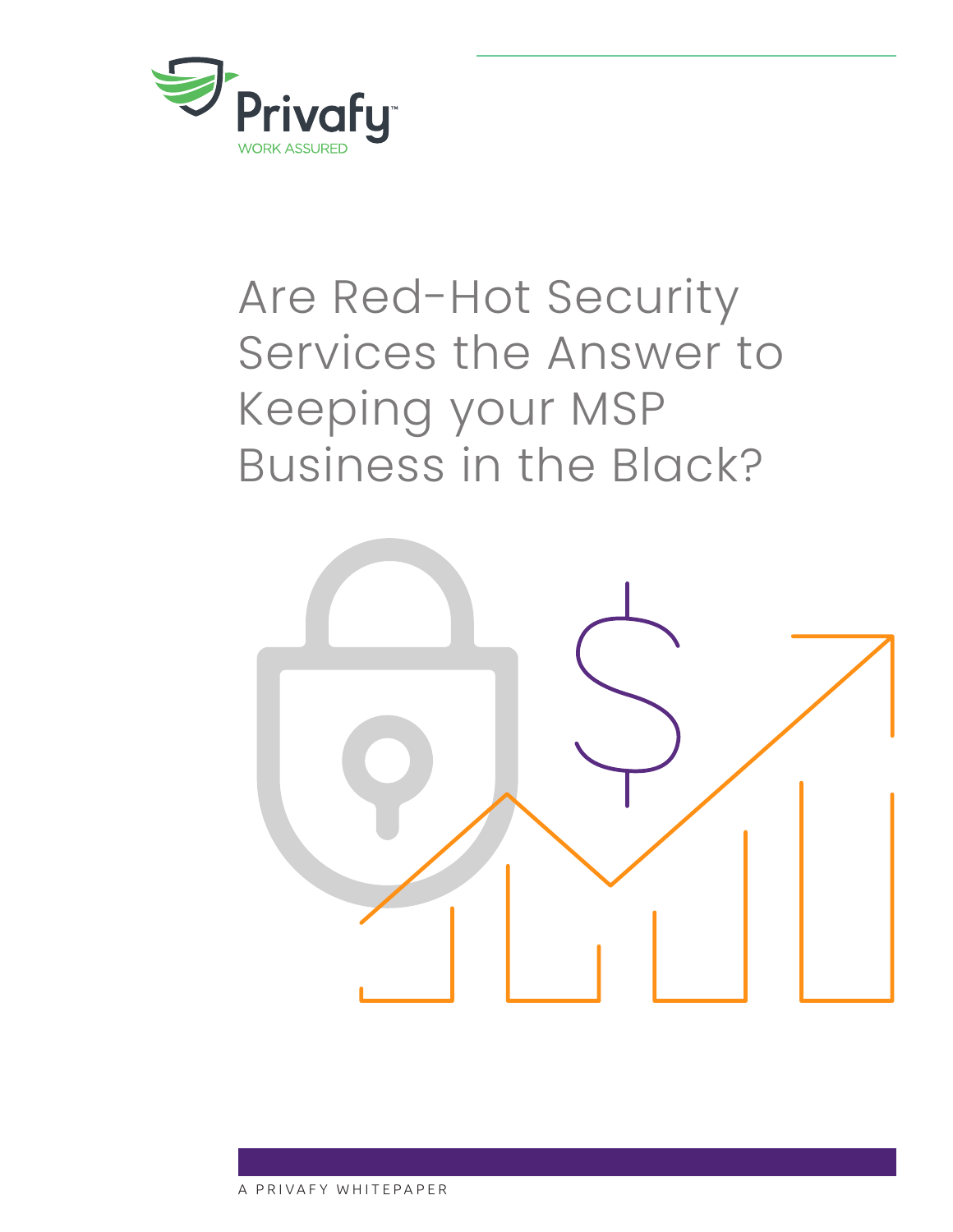# **Need to Grow your MSP Business?**

#### **Start with Security.**

If you were to ask your customers what their biggest challenge is, they would probably tell you it's security. Fortunately, most MSPs provide some level of security to their customers, whether it's antivirus software or firewall management services. The problem is that MSPs fail to provide enough security. Relatively few MSPs currently offer critical security services such as intrusion detection/prevention systems and threat intelligence, and even fewer offer advanced security services such as log collection for security incident and event management (SIEM) systems.

That may soon change, however. The emergence of Managed Security Services Providers (MSSPs) underscores the fact that the managed service industry sees a real opportunity in making security a priority. According to IDC, managed security services are the fastest-growing portion of the IT security market, while Gartner predicts that managed and subscription-based security services will account for half of all cybersecurity revenue by 2020.<sup>1</sup> So how can your business tap into this rich source of security revenue? Read on to find out.

## **"Managed and subscription-based security services will account for half of all cybersecurity revenue by 2020."**

#### **Got Antivirus Services? So Does Everyone Else.**

For MSPs, customer relationships are built on trust. That trust can be eroded by a single security incident, whether it's a downed server or stolen data. It's important, therefore, to ensure that you and your customers are speaking the same language when it comes to security. You might think of automatically updating antivirus definitions as a security service, and it is, but antivirus services alone won't differentiate your business—most MSPs already offer this. And antivirus detection won't stop cyber attacks that come through email phishing attacks, software vulnerabilities or many of the other methods that criminals use to compromise your customer's network.

What constitutes a complete security solution for small and medium businesses? Surprisingly, the security needs of SMBs vary little from larger enterprises. That's because cyber criminals use the same methods to attack both, and often target SMBs first with new attacks to test their effectiveness. A complete checklist of SMB security requirements would include:

- Advanced persistent threat detection and remediation, preferably enhanced with artificial intelligence and machine learning to detect new threats quickly
- Remote endpoint security, including virtual private network (VPN) technology
- Antivirus and anti-malware software with automatic updates
- Automated business software updates, fixes and patches
- Managed firewalls at every business location

1 Mike Vizan, "Spending on Managed Security Services expected to jump in 2019," SmarterMSP.com, November 15, 2018, [https://smartermsp.com/spending-managed-security-services-expected-jump-2019/.](https://smartermsp.com/spending-managed-security-services-expected-jump-2019/)

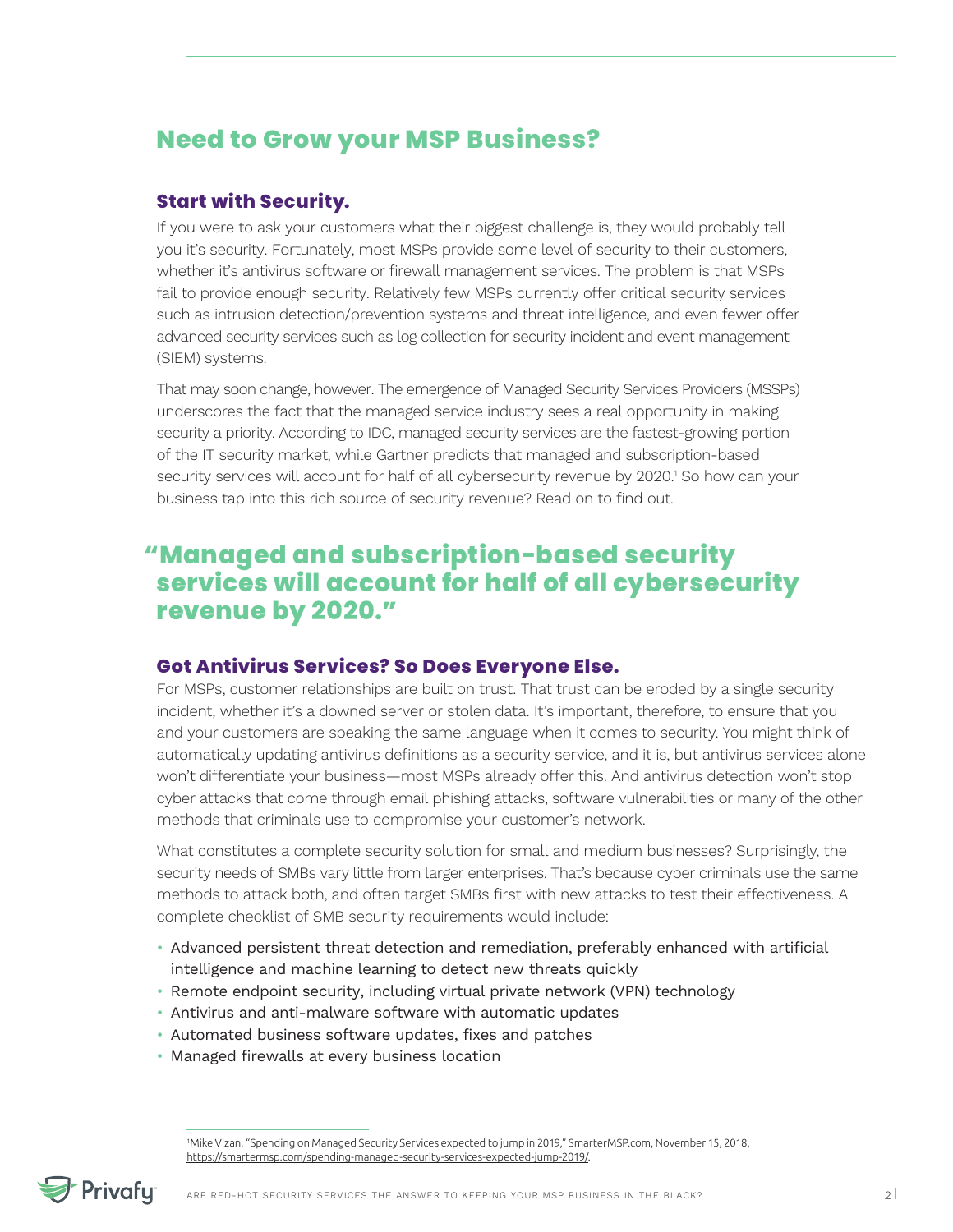- Relevant, timely threat intelligence
- Compliance auditing and reporting
- Customizable security alerts and alarms with real-time 24/7 monitoring
- Security log collection and analysis.



Those features are a far cry from paying a few extra dollars per month for an antivirus license. Yet even the SMBs that are paying more for enhanced security services may not be getting the protection they need. Cisco's 2018 SMB Cybersecurity Report revealed that SMBs only investigate 54 percent of all security alerts they receive. When the investigated alert is linked to a legitimate security threat, which happens about one-third of the time, only half of those threats (51 percent) are ever remediated.<sup>2</sup> In other words, SMBs ignore half of all security alerts, and of those they investigate and determine to be real threats, they still don't do anything about it nearly half of the time.

### **Can't Ante Up for Something Bigger Than Anti-Virus? Now You Can.**

Many MSPs find themselves between a rock and a hard place when it comes to building a security practice. They need security experts to manage and respond to alerts, but finding those experts can be a challenge in itself. With security expertise in high demand and short supply, industry analysts warn that 3.5 million cybersecurity positions will be left unfilled by 2021.<sup>3</sup> MSPs also need compliance experts to support customers in the face of new and changing regulations. And they need hardware and software experts to integrate firewalls with SIEM systems and intrusion detection/prevention systems solutions to close their security gaps.

<sup>2</sup>Small and Mighty: How Small and Midmarket Businesses Can Fortify Their Defenses Against Today's Threats, Cisco, 2018, Accessed November 5, 2019, https://www.cisco.com/c/dam/en/us/products/collateral/security/small-mighty-threat.pdf. 3 Steve Morgan, "Cybersecurity Talent Crunch to Create 3.5 Million Unfilled Jobs Globally by 2021," Cybercrime Magazine, October 24, 2019, https://cybersecurityventures.com/jobs/.

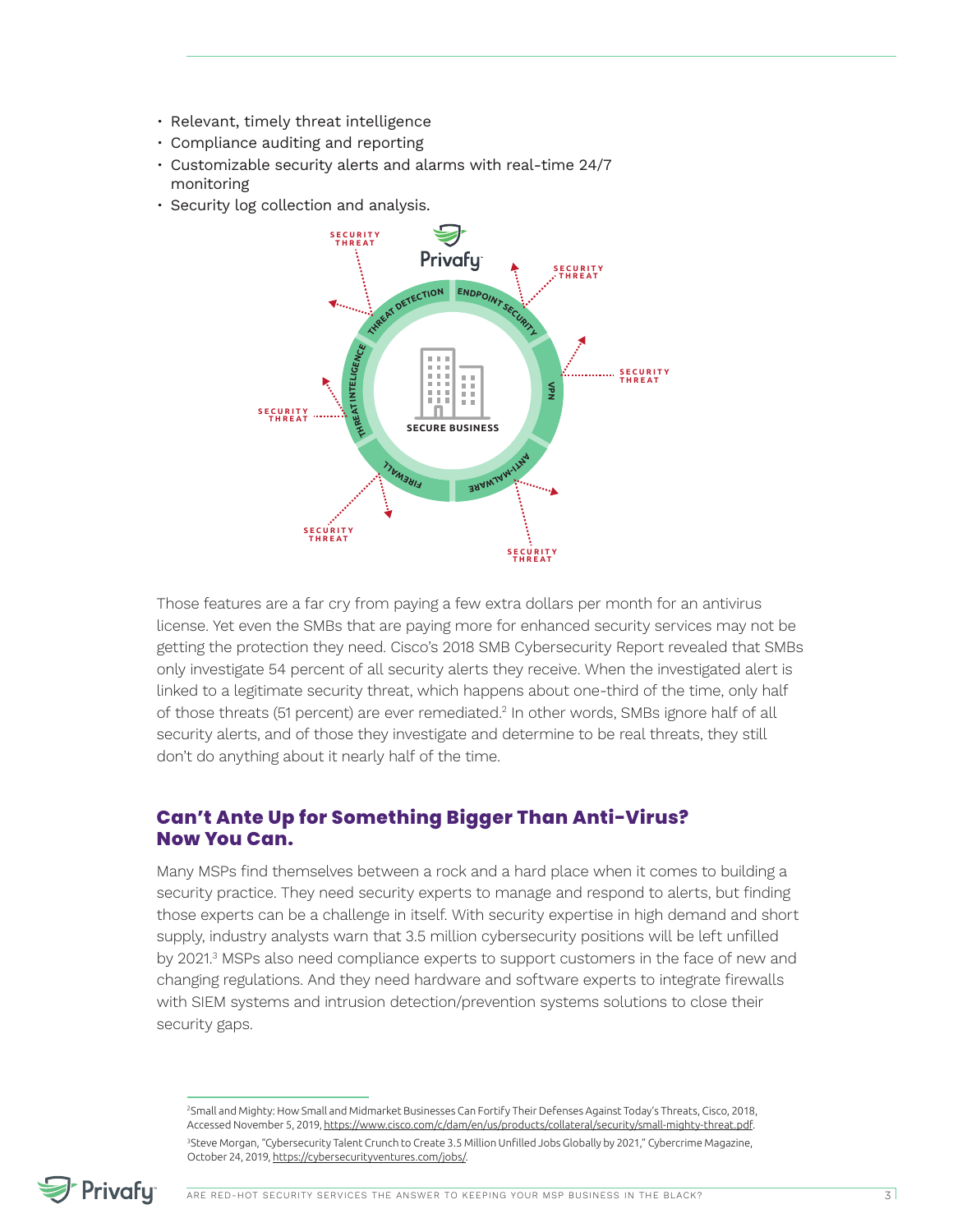As you would expect, building out a security practice isn't cheap. The largest MSPs can afford to invest in a security solution and wait for the revenue to arrive, but most MSPs don't have the time or the money to invest in new technology or security team salaries, effectively shutting them out of the security services market. That is, until now. Privafy has created a cloud-based security-as-a-service (SECaaS) platform that MSPs can resell to their customers as part of their own service portfolio.

The Privafy security solution delivers complete, end-to-end security as a service, including real-time threat detection and remediation, remote endpoint security and global threat intelligence. With Privafy, your business can compete for security services revenue with a competitive solution that delivers:

- Real-time threat detection and prevention that blocks zero-day viruses, denial-of-service attacks, email phishing attempts and other malware
- An easy-to-use security dashboard that shows threats blocked, security alerts and more;
- Automated firewall provisioning and management tools
- Remote endpoint security including advanced, proprietary VPN protection
- Advanced artificial intelligence and machine learning techniques to detect and block threats that other solutions miss
- Global threat intelligence culled from Privafy's growing network of customers.

#### **Expand Your Total Addressable Market in Minutes**

How long would it take your business to piece together a complete security solution, compile a playbook of security best practices and hire a team of security experts to monitor it 24/7? Weeks? Months? How about minutes. With Privafy, your customers can connect into our cloud-based security platform in minutes. No complex integration is required; if you can plug a pair of network cables into a LAN port, you can begin using the Privafy solution to protect your customers in moments.

The market opportunity for managed security services is already here. Many SMBs currently report feeling "helpless" to defend themselves against new cyber attacks. Two out of three SMBs say they would be unprofitable in less than three months after losing critical business data through a breach or ransomware<sup>4</sup> and SMBs plainly acknowledge that they're understaffed when it comes to security. The question isn't whether your customers are ready for managed security services, but whether you are. With Privafy, the answer is a resounding Yes.

<sup>4</sup> 2017 State of Security Among Small Businesses in North America, Better Business Bureau, Accessed November 5, 2019, https://www.bbb.org/globalassets/shared/media/state-of-cybersecurity/updates/cybersecurity\_final-lowres.pdf.

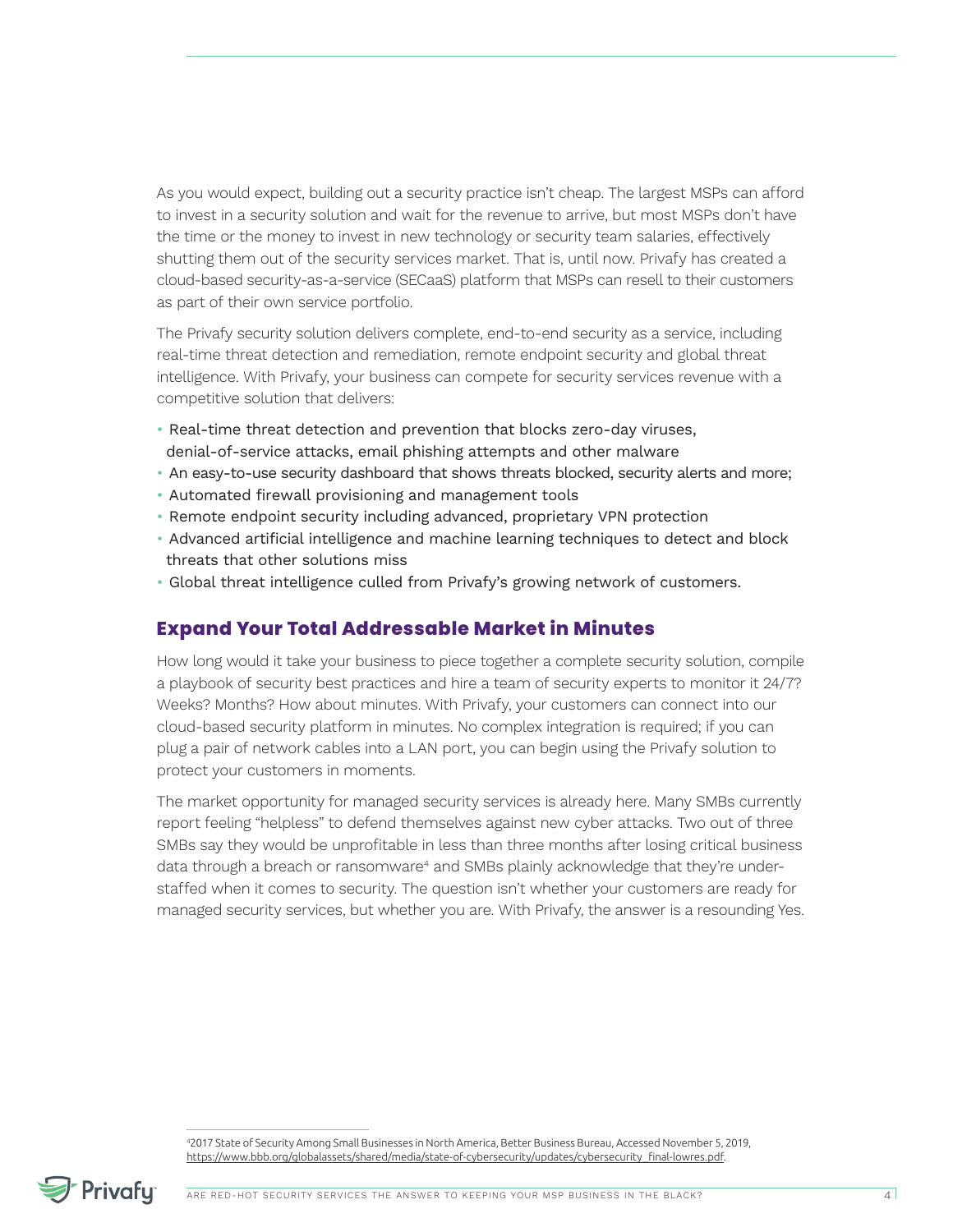While it's clear that small and medium businesses need managed security services, what's in it for you, the managed service provider? Let's start with attracting new customers. Managed security services could be the carrot needed to attract customers to a managed service plan. And then there's customer loyalty to consider. With other MSPs competing for your customers, managed security services strengthen the bond between you and your customers. So, if you're looking to hold on to your customers and add a few new clients, adding comprehensive security services to your portfolio could be the best move you make this year.

### **Boost Your Monthly Recurring Revenue Without Adding More Staff**

Privafy's security-as-a-service is designed to complement the services you already provide today, such as networking, email/communications, backup & disaster recovery, help desk support and cloud & business application management. Delivered as a custom-branded service, the Privafy solution fits in seamlessly with your existing service portfolio. Equally important, Privafy fits in with the security investments your customers may have already made, such as antivirus software licenses and network firewalls, to fill in the gaps in their security solution.

Why is seamless integration important? Because customers, particularly SMB customers, are likely to resist a "rip-and-place" strategy for security. They have a comfort level with the tools they use today, and are looking to beef up their security posture rather than put their existing security products out to pasture. With Privafy, your customers can build on the security investments they've made to block more attacks, provide stronger security and ensure compliance against even the most stringent regulations such as HIPAA and GDPR.



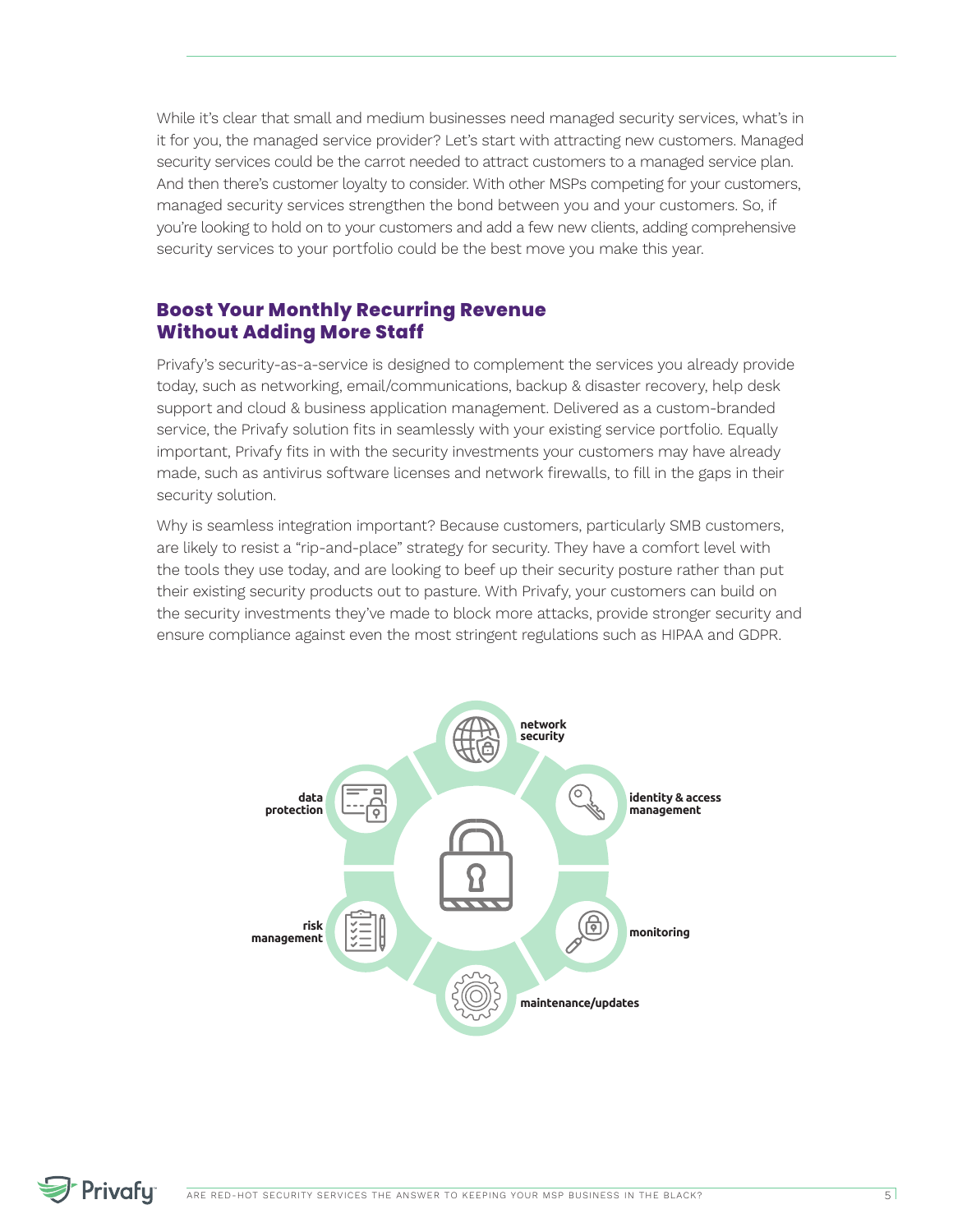Because security is an ongoing requirement, Privafy's service provides ongoing monthly revenue for your business—without any upfront investment in capex or opex. Yet unlike other managed services, Privafy's security service delivers tangible value to your customers through daily alerts and weekly/monthly reports that detail the number of threats that you've detected, blocked and remediated. Anecdotally, MSPs have reported that security services have led to "lightbulb moments" in their relationships with customers because they can literally see what they're paying for each month.

Growth can be a double-edged sword for MSPs: on one hand, growth is good because it means more revenue, but it also means that MSPs have to invest in the infrastructure and people to support that growth, which can lead to exposed risk down the road. Privafy removes the risk from growth by providing a solution that scales in the cloud. As you sell more security licenses, Privafy simply provisions more capacity for your customers in the cloud. As new offices/locations are added to the service, Privafy can ship its NetEdge appliance directly to your office or to the customer site for connection to the Privafy servers. Within minutes of being connected, the NetEdge box should be completely autoconfigured and ready for operation, allowing you to start billing for security services the same day the box arrives.



### **The Bottom Line: How Much Growth Can I Really Expect?**

There are a lot of factors that go into your pricing plan, but let's say for the sake of illustration that your MSP is charging customers \$2,500 per month for server and software maintenance, storage, backup and other common IT services. Now, how much more would they pay for an end-to-end security solution that gave them complete peace of mind against data theft, ransomware, DoS attacks and other malware? 15 percent more? 25 percent more? Even if they paid a premium of only 10 percent for comprehensive security services, that would still add revenue of \$100,000 per year for every \$1 million of billable revenue.

Security services from Privafy can be your secret weapon to retaining customers and attracting new customers in the coming years. It's also a great way to get the contract renewal conversation started, because your customers understand that every day they wait to address security is another day that cyber criminals have to exploit their security weaknesses. We've removed the barriers to managed security: investing in people and products to deliver a competitive service. But the next step is up to you.

To learn more about Privafy's security service for MSPs, including detailed information on pricing tiers and plans, or for a free on-site demonstration, visit us at **privafy.com**.